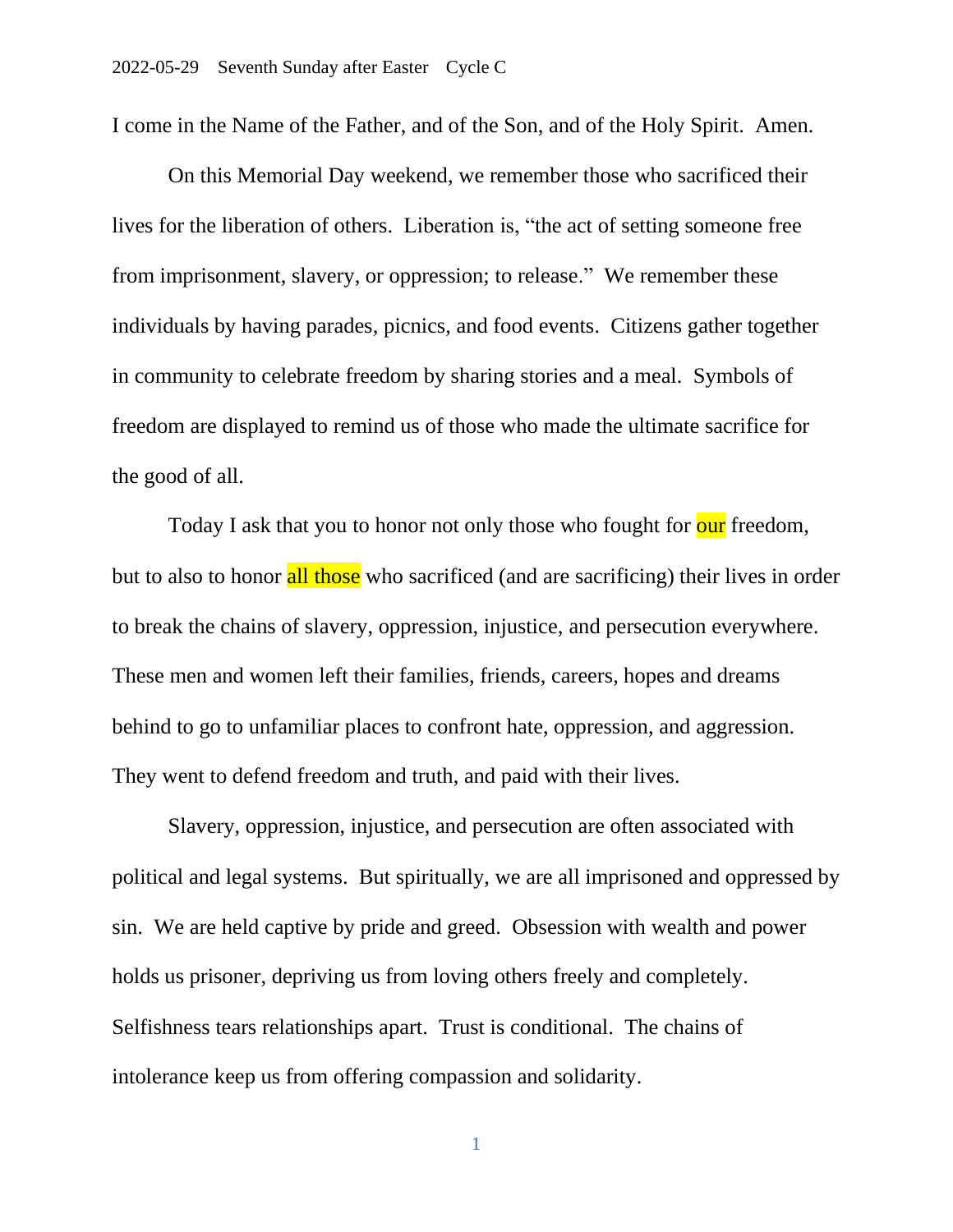Arrogance holds us captive to ourselves, rejecting the wisdom of God. Hate is the weapon of mass destruction. It kills freedom and replaces it with fear.

These assaults on our spirit, on our soul, are not assaults of the past, but continue to ravage the world today. Division, hate, extremism, intolerance, and unimaginable violence are in the news, every day. While these actions are oppressive and violent to society, they also hold our spirits captive in fear.

Imagine the pain, suffering, and fear of the survivors of these unrelenting acts of violence - in places of commerce and government, in places of worship, and most tragically, places of education. Those left behind are held enslaved by survivor's guilt, the unimaginable pain of the loss of loved ones, rage at the senselessness of these acts, doubt in God's goodness, and in fear of the unknown.

In the United States, we are reeling from division in our government, uncertainty in the economy, and unaddressed violence against the innocent and the young. The spirit of our nation is being persecuted and oppressed by hateful intolerance and the abuse of power and greed.

In our world, we see how power, greed, and hate is not only assaulting political and legal systems, but how it is oppressing and holding captive the spirit of ordinary citizens (on all sides). Innocent, vulnerable, and responsible citizens are suffering due to the pride, greed, and hate by others.

2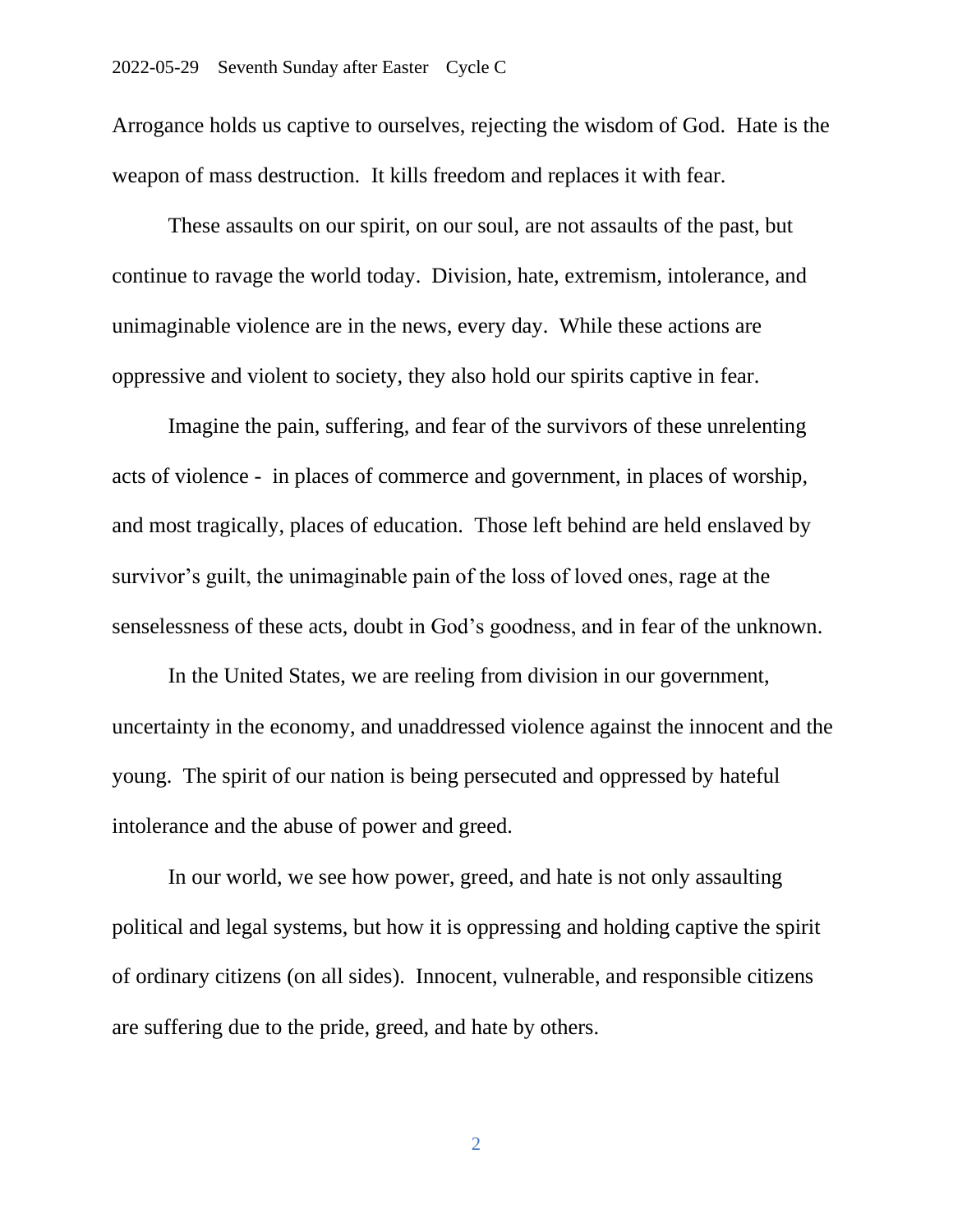The people in our companion Diocese in Zimbabwe are imprisoned through political division, oppression, violence, corruption, abduction, and torture. The sins of power and greed sew the seeds of oppression and fear. When liberators work for change, they are often abducted, assaulted, or murdered. The Diocese of Masvingo is working diligently to break the chains of poverty through education, occupational training, farming efforts, and simple entrepreneurship.

History books retell the stories of many who broke through the political and legal barriers to liberate others. As faithful Christians, we rely on scripture to retell the stories of our liberation from sin. In Acts, Paul calls on the Name of Jesus to free a young slave girl from being imprisoned by spirits, much to the dismay of her owners. Rather than rejoice in her liberation, greed prevailed. No good deed goes left unpunished. Paul and Silas were physically incarcerated, but were not held captive. They were free in the love of Christ, and prayed and sang about it, not being concerned with their situation. They were so unconcerned that even when an earthquake made it possible to escape, they stayed and established a relationship with the guard.

Paul and Silas were able to liberate the guard and his family, offering them the freedom and joy of Jesus through faith, releasing them from the oppression of fear. In Revelation, we hear how those who 'wash their robes' will be liberated from sin and suffering. They will hear the Spirit and the bride say, "Come." "Let

3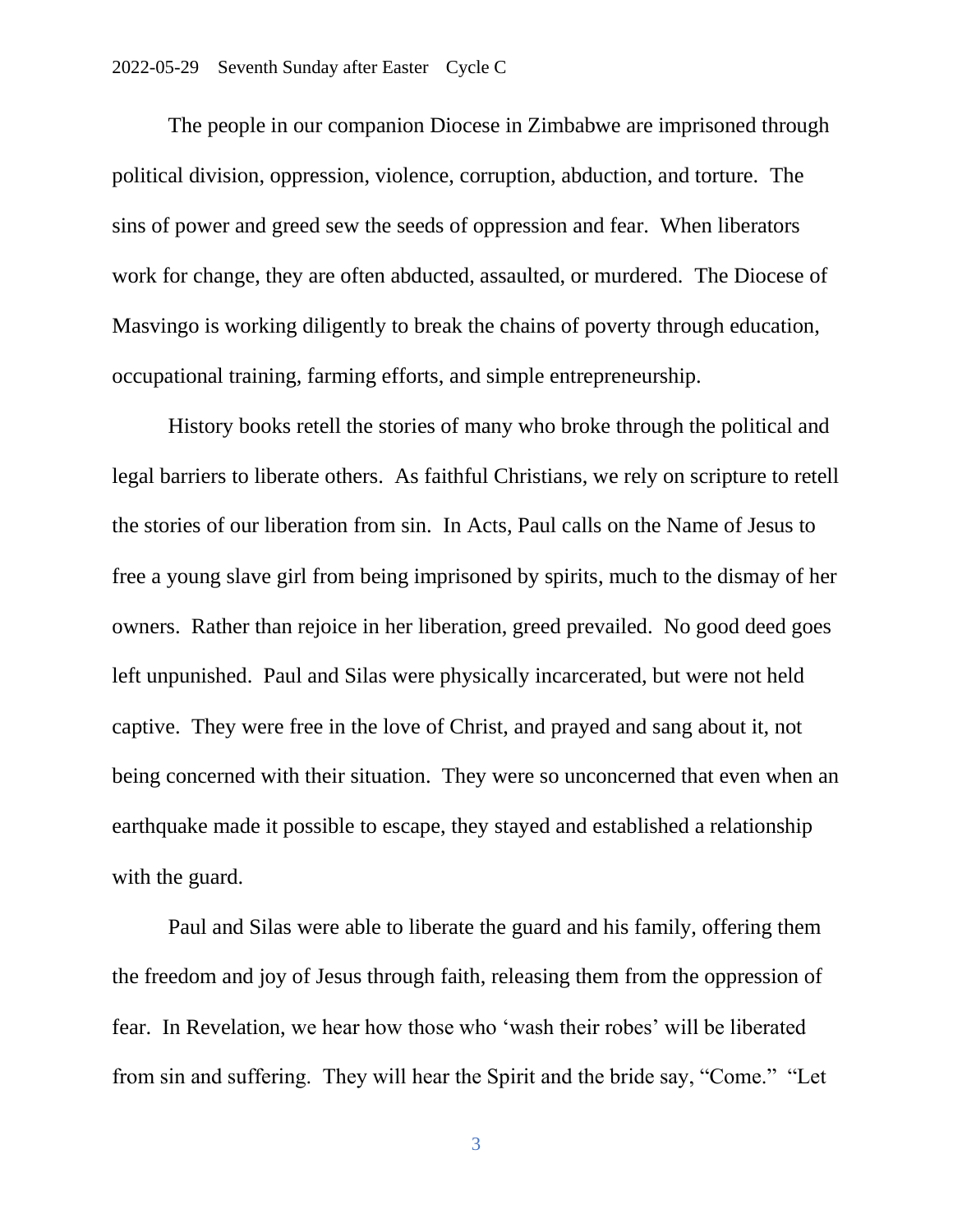anyone who wishes take the water of life as a gift." All who enter the gate will be able to love fully and freely!

In our Gospel, Jesus delivers his final prayer, petitioning that all may come to know of the pure, and unifying love between the Father and the Son. Jesus prays for hearts to be unlocked, and to participate fully in the love and glory between the Father and the Son. In doing so, this profound love leaves no room for hate, power, greed and oppression.

The apostles were liberators. They faced hate, rejection, oppression, and incarceration in order to spread the message of freedom – freedom from sin, freedom from doubt, freedom from despair and freedom from hopelessness. They made personal sacrifices and called on Jesus to liberate others from their captivity to sin. The freedom in Christ gave them strength to endure the works of evil, and to trust in the providence of God.

Of course, Jesus is our greatest liberator. He faced the same world of hate, rejection, and oppression - the world of intolerance, injustice, and corruption. Jesus was armed with the power of God's love, and used it generously, mercifully, and compassionately. But, unlike other liberators, his ultimate sacrifice was for the good of all creation, giving us the first fruits of everlasting freedom, and a promise of hope, a vision of everlasting life.